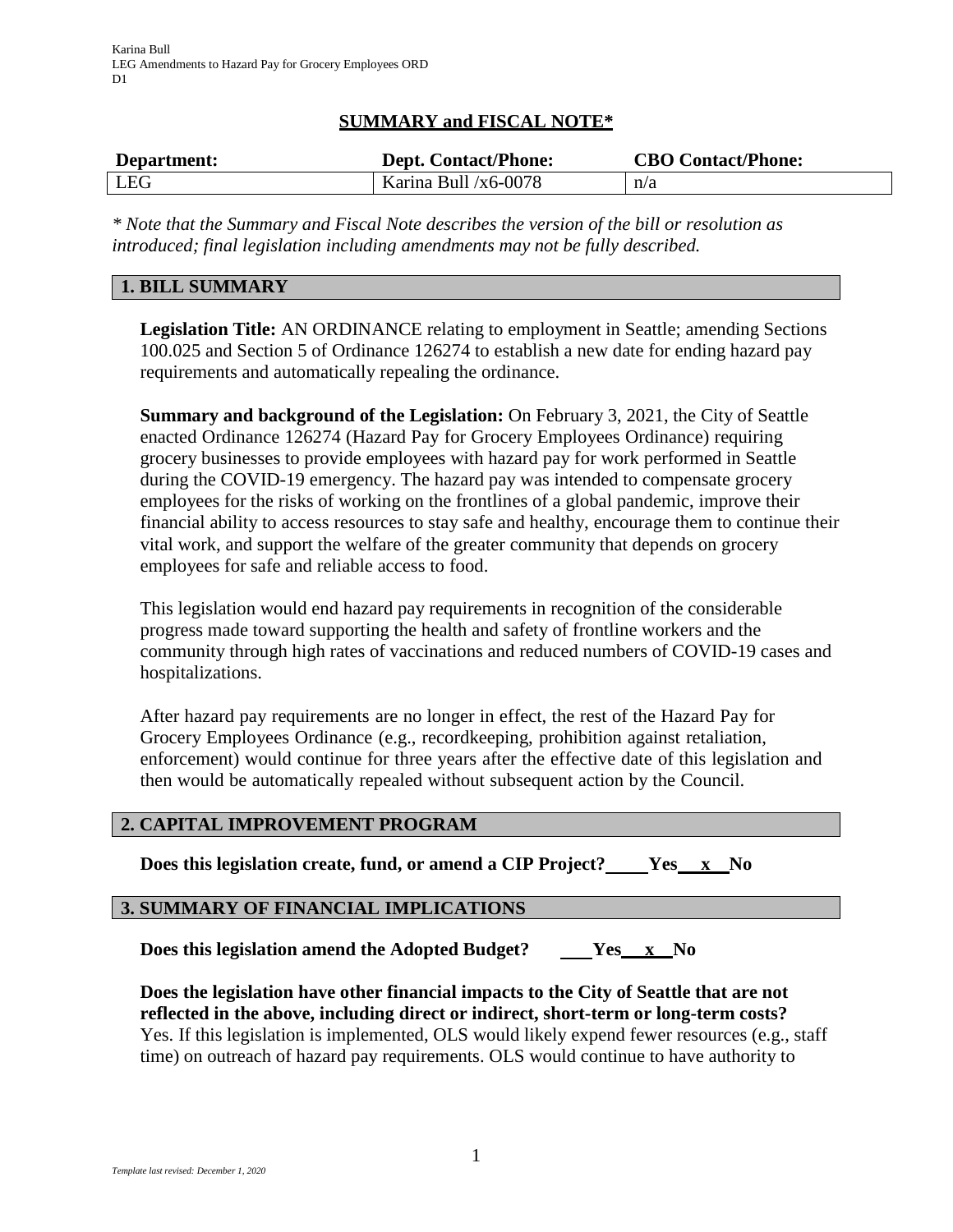investigate non-compliance (e.g., failure to provide hazard pay during the relevant time period) for three years after the effective date of this legislation.

**Is there financial cost or other impacts of** *not* **implementing the legislation?** If this legislation is not implemented, OLS would likely continue their current level of spending and staff time on implementing hazard pay requirements. Currently, OLS maintains a web page with hazard pay information and outreach materials in multiple languages and, according to the office's [on-line, interactive dashboard,](http://www.seattle.gov/laborstandards/ols-data-/data-interactive-dashboards) has responded to 30 questions about hazard pay requirements and initiated two investigations.

# **4. OTHER IMPLICATIONS**

- **a. Does this legislation affect any departments besides the originating department?** Yes. If this legislation is implemented, OLS would likely expend fewer resources (e.g., staff time) on outreach of hazard pay requirements. OLS would continue to have authority to investigate non-compliance (e.g., failure to provide hazard pay during the relevant time period) for three years after the effective date of this legislation.
- **b. Is a public hearing required for this legislation?** No.
- *c.* **Is publication of notice with** *The Daily Journal of Commerce* **and/or** *The Seattle Times* **required for this legislation?** No.
- **d. Does this legislation affect a piece of property?** No.
- **e. Please describe any perceived implication for the principles of the Race and Social Justice Initiative. Does this legislation impact vulnerable or historically disadvantaged communities? What is the Language Access plan for any communications to the public?**

Ending hazard pay requirements for grocery store employees could have an impact on Black, Indigenous, and People of Color (BIPOC) workers. The risks of working during the pandemic are especially significant for BIPOC workers because they are overrepresented among the retail frontline workforce, more likely to earn lower incomes, and disproportionately impacted by COVID-19. Despite positive trends in vaccinations and key indicators of COVID-19 activity in King County, there are disproportionately lower rates of vaccinations among Black and Latinx residents and higher rates of COVID cases among Black and Native Hawaiian/Pacific Islander residents.

Public Health – Seattle & King County has stated that continued precautions and efforts to increase vaccinations are critical to closing vaccination disparities and has expressed commitment to ongoing work with community partners to close the gap in vaccine rates.

This legislation states Council's commitment to developing and collaborating on policies to eliminate racial disparities in public health and to work toward a stronger Seattle.